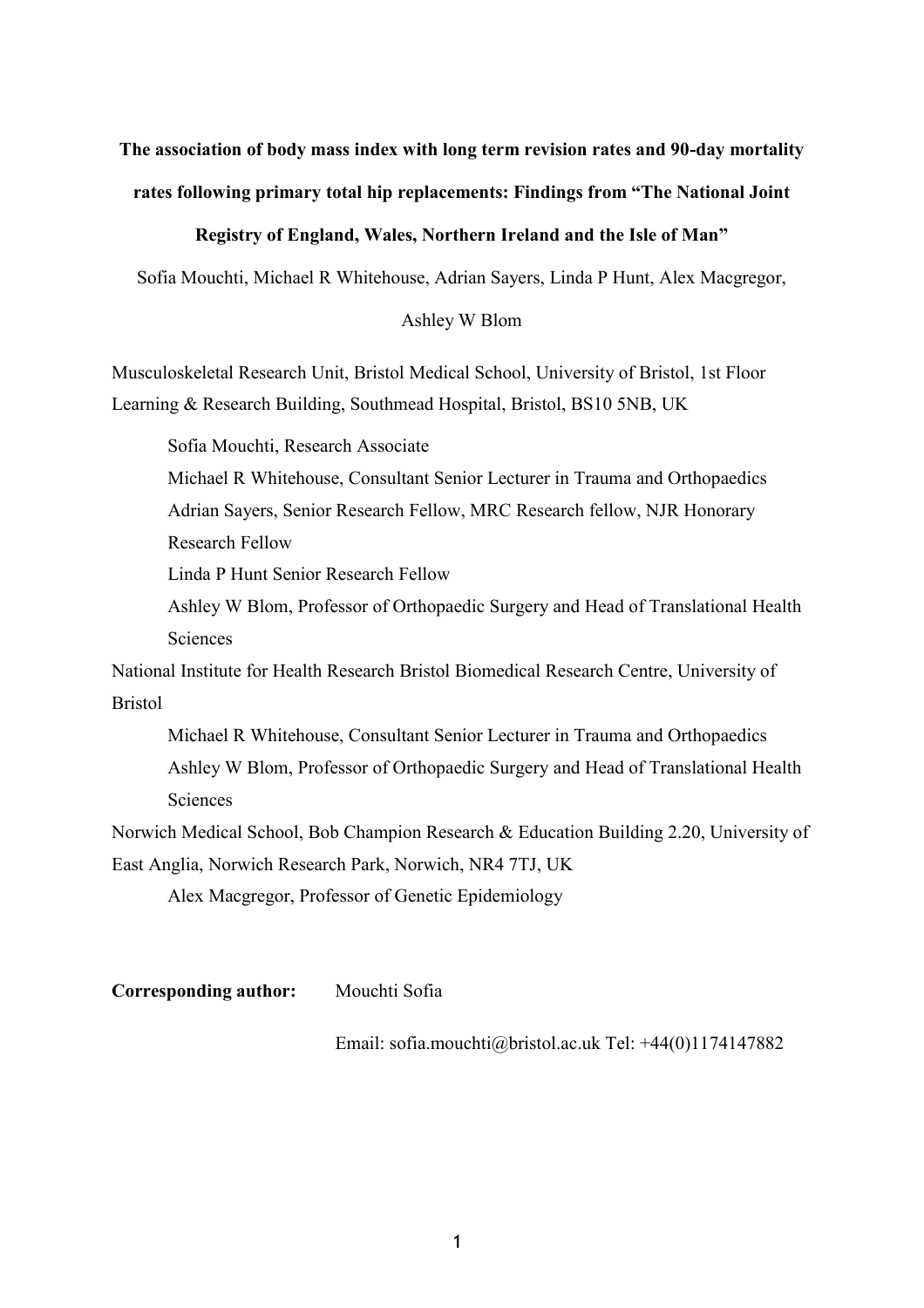#### **Abstract**

#### **Background**

The influence of obesity on outcome following total hip replacement (THR) is unclear. Restriction to THR on the basis of body mass index (BMI) has been suggested. The purpose of this study was to assess the influence of BMI on the risk of revision and 90-day mortality.

# **Methods**

This study is a population-based longitudinal cohort study of the National Joint Registry (NJR). Using data recorded from April 2003 to December 2015, linked to Office for National Statistics data, we ascertained revision and 90-day mortality rates following primary THR by BMI category. The probability of revision was estimated using Kaplan-Meier methods. Associations between BMI, revision and mortality were explored using adjusted Cox proportional hazards regression models.

#### **Results**

We investigated revision and 90-day mortality in 415,598 and 413,741 operations, respectively. Each dataset accounts for approximately 58% of the total number of recorded operations in the NJR. 38% of patients were obese. At 10 years, obese class III patients had the highest cumulative probability of revision (6.7%;95%CI:5.5,8.2), twice that of the underweight group (3.3%;95%CI:2.2,4.9). When adjusted for age, gender, ASA grade, year of operation, indication and type of operation and compared to normal BMI, significantly higher hazard ratios for revision were observed in obese class I

(1.14;95%CI:1.07,1.22;p<0.0001), II (1.30;95%CI:1.19,1.40;p<0.0001) and III

(1.43;95%CI:1.27,1.61;p<0.0001) patients.

Underweight patients had a substantially higher 90-day mortality (1.17%;95%CI:0.9,1.6) than normal. The hazard ratio of 90-day mortality was significantly higher in underweight  $(2.09;95\%CI:1.51,2.89; p<0.0001)$  and significantly lower in overweight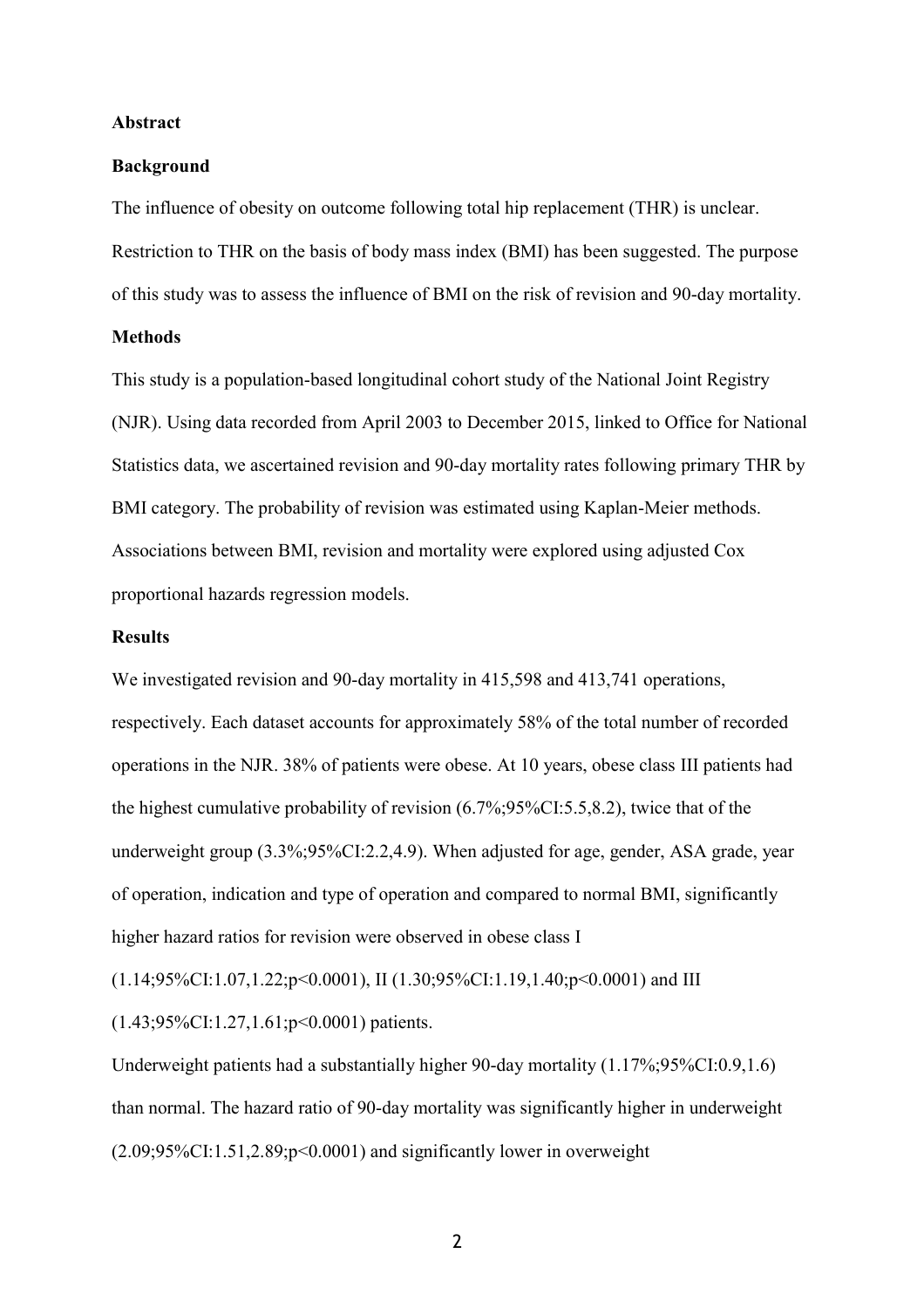(0.70;95%CI:0.61,0.81;p<0.0001), obese class I (0.69;95%CI:0.59,0.81;p<0.0001), and II (0.79;95%CI:0.63,0.98;p=0.049) patients.

# **Conclusions**

Although revision rates in the long term following THR are higher in obese patients, the rates remained acceptable by contemporary standards and are balanced by a lower risk of 90-day mortality.

**Level of Evidence**: Level II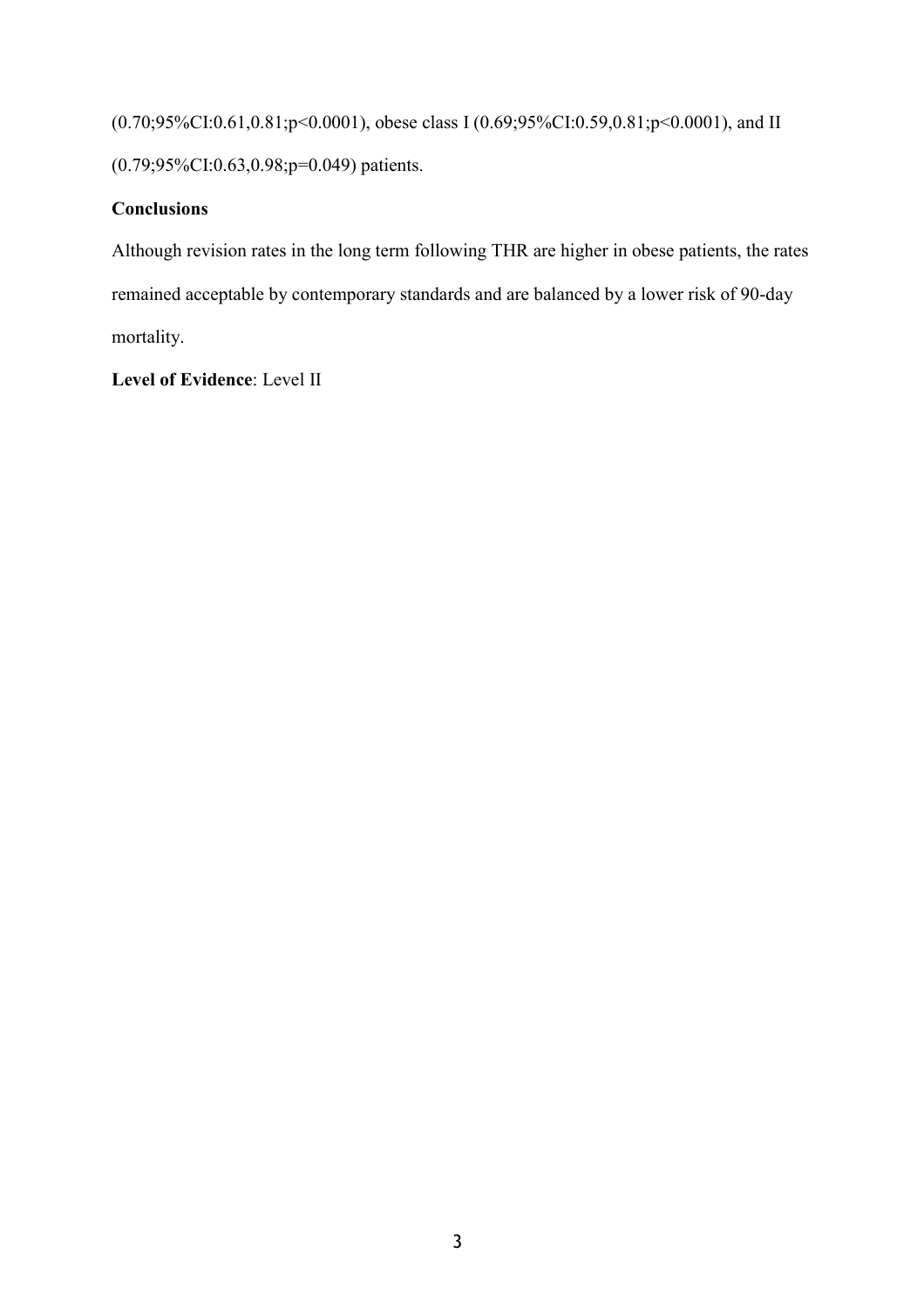#### **Introduction**

The outcome of total hip replacement (THR) is assessed by various metrics<sup>1</sup>; including revision<sup>2,3</sup> and increases in mortality above background population rates<sup>4</sup>.

The prevalence of obesity (body mass index  $(BMI) \ge 30 \text{ kg.m}^{-2}$ ) in the United States of America (USA) increased from  $12\%$  in  $1991<sup>5</sup>$  to 38% in 2014<sup>6</sup> and in the United-Kingdom (UK) from 15% in 1993 to 27% in 2015<sup>7</sup> . Obesity is associated with an increased risk of developing osteoarthritis (OA)<sup>8</sup> and undergoing THR<sup>9</sup>.

Several studies have investigated the effect of BMI on revision risk; however these studies do not all agree. Studies of primary care databases and national registries from the UK and New Zealand ranging from 5,357 to 63,162 patients have shown variable associations between increased BMI and the risk of revision $10^{-12}$ . Other large cohorts and regional registry studies ranging from 1,421 to 27,571 patients have shown no significant association between BMI and revision $13-16$ .

Studies of BMI and mortality at 30-days, 90-days have shown mixed results. Four registry studies in the USA<sup>17-20</sup> and a single center study in the UK<sup>21</sup> (n=2,000 to 432,841), showed no significant association. Registry studies based in Denmark and the UK (n=34,000 and 410,000) have shown a protective effect of being overweight on 30- and 90-day mortality<sup>4,22</sup>. One small Finnish study showed a protective effect of increasing BMI on mortality risk<sup>23</sup>. The association between obesity, measured by BMI, with revision and mortality following THR is unclear. This is a contentious issue in settings such as the NHS<sup>24-26</sup> and the USA<sup>27</sup> due to the proposed restriction of THR according to BMI, although there is currently no restriction by the NHS<sup>28</sup>. Using data from the National Joint Registry for England, Wales Northern Ireland and the Isle of Man (NJR), we aim to investigate the association between BMI, the risk of revision surgery up to 11-years and risk of 90-day mortality.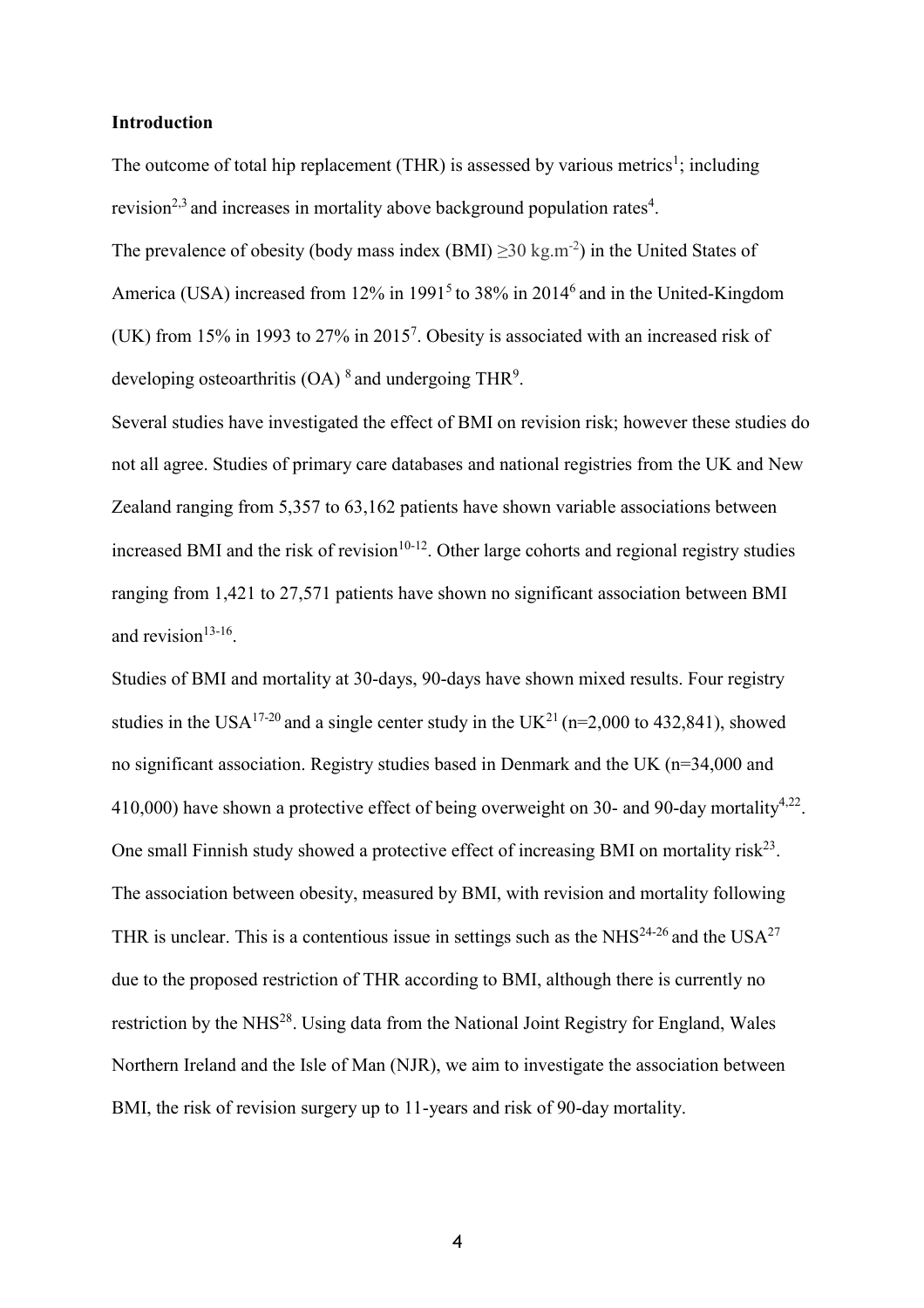#### **Materials and Methods**

Data was prospectively collected by the NJR in England and Wales from April 1, 2003 to December 31, 2015. Data was mandatorily collected in the private sector from inception, and in the public sector from 2011. A recent national audit of data entered into the NJR in 2014 and 2015 estimated data capture of 95% for primary THA and 91% for revision THA. Date of death was provided by the Office for National Statistics.

BMI was recorded for the first time in April, 2004 with version 2 of the NJR Minimum Data Set (MDS) data collection form, data collected before that date were therefore excluded. In revision analyses, procedures were also excluded for the following reasons: 1) implausible  $($  <10kg/m<sup>2</sup> or >60 kg/m<sup>2</sup>) or missing BMIs; 2) missing age, gender, NHS number; 3) unspecified hip replacement type, operation indication, or bearing type; 4) patients receiving THR due to trauma. In mortality analyses, for patients undergoing same-day bilateral procedures, one of the two procedures was randomly excluded (figure 1). The primary exposure was obesity defined using the BMI, classified according to World Health Organisation criteria: underweight (10-18.5 kg/m<sup>2</sup>); normal (19-24 kg/m<sup>2</sup>); overweight (25-29 kg/m<sup>2</sup>); obese class I (30-34 kg/m<sup>2</sup>); obese class II (35-39 kg/m<sup>2</sup>); and obese class III (40-60 kg/m<sup>2</sup>). The primary outcomes were revision following primary THR and mortality within 90-days. Patients had a potential maximum 11.75 years follow-up. Confounding variables included; age at primary (grouped [<55], [55-59], [60-64], [65-69], [70- 74], [75-79], [≥80] years); gender; American Society of Anesthesiologists (ASA) physical status classification (grouped [P1], [P2], [P3], [P4-P5]); year of primary THR ([2004- 2006], [2007-2009], [2010-2012], [2013-2015]; type of THR and fixation (cemented, uncemented, hybrid, reverse hybrid and resurfacing) and operation indication ( OA, OA and other reason/(s) or other reason/(s)).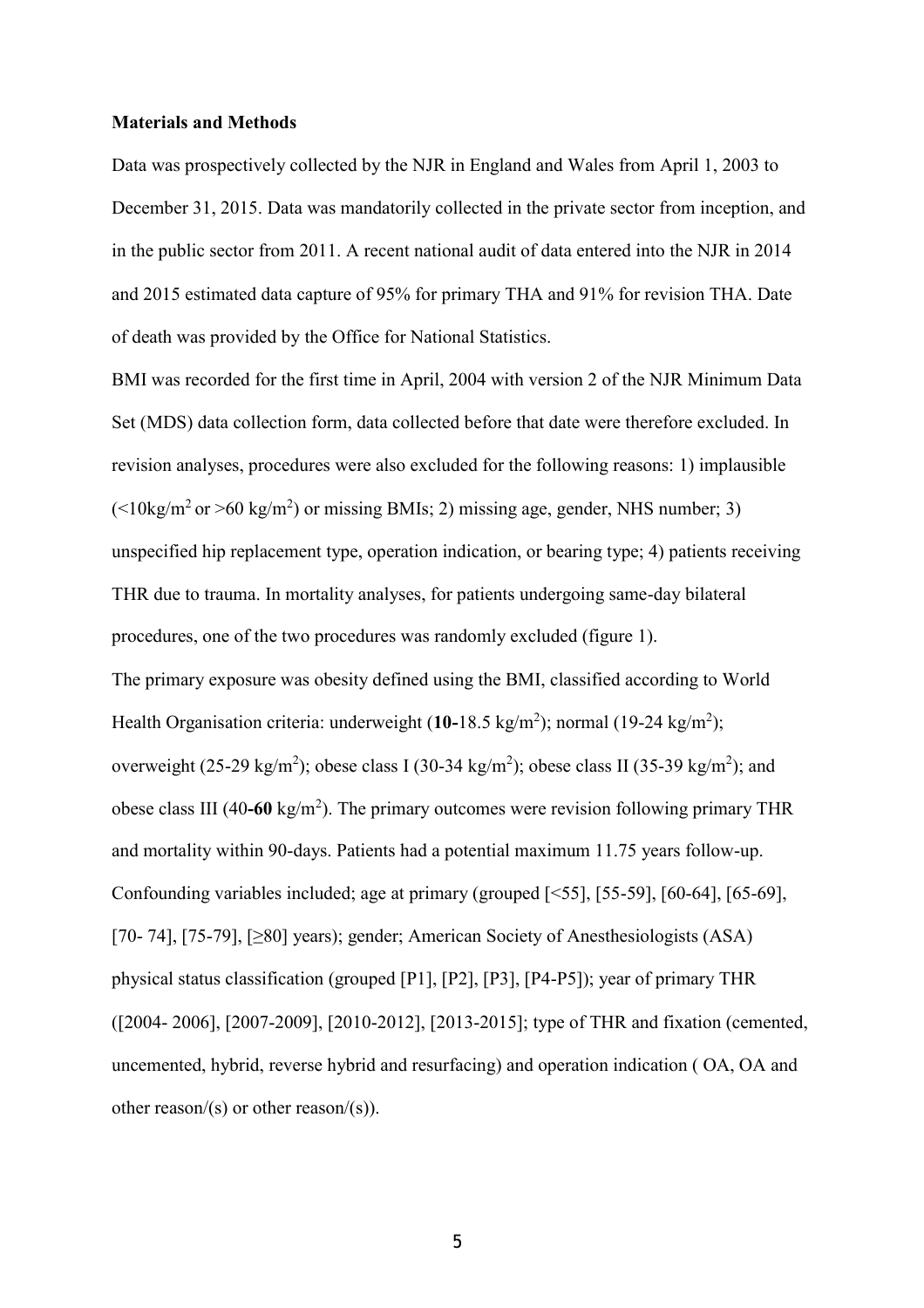Following application of the above criteria, the exposure and confounders had no missing values.

To describe continuous variables we used medians and interquartile ranges (IQR), and for categorical variables frequencies and percentages.

Kaplan-Meier failure estimates were plotted to describe revision up to 11.75-years and mortality up to 90-days. Time zero was considered the date of the operation, patients exited after the first failure was observed, patients were censored upon death and administratively censored on December 31, 2015. Where the numbers at risk in subgroups fell below 100 beyond 10-years follow-up, the 10-year results are presented to provide reasonable estimates of the 95% confidence intervals (CI). Log-rank tests were used to compare groups. The association between BMI, revision and mortality were explored using Cox 'proportional hazards' regression models. Multivariable analyses were used to investigate the effect of confounding. Models investigating revision were sequentially adjusted: Revision Model (RM)1 univariate model; RM2 adjusted for age and gender; RM3 further adjusted for ASA and year of primary operation; RM4 further adjusted for fixation type and indication for operation. Models investigating mortality were sequentially adjusted: Mortality Model (MM)1 univariate model; MM2 adjusted for age and gender; MM3 uses baseline stratification by the reason for operation to allow for non-proportionality; MM4 further adjusted for ASA and year of primary operation.

Hazard rate ratios (HR), 95% CIs and p-values are reported. Proportional hazard assumptions were investigated graphically using log-log plot of the survival function. Analyses were performed with Stata 14.2 (Stata Statistical Software: v.14. College Station, TX: StataCorp LP).

## **Sensitivity analyses**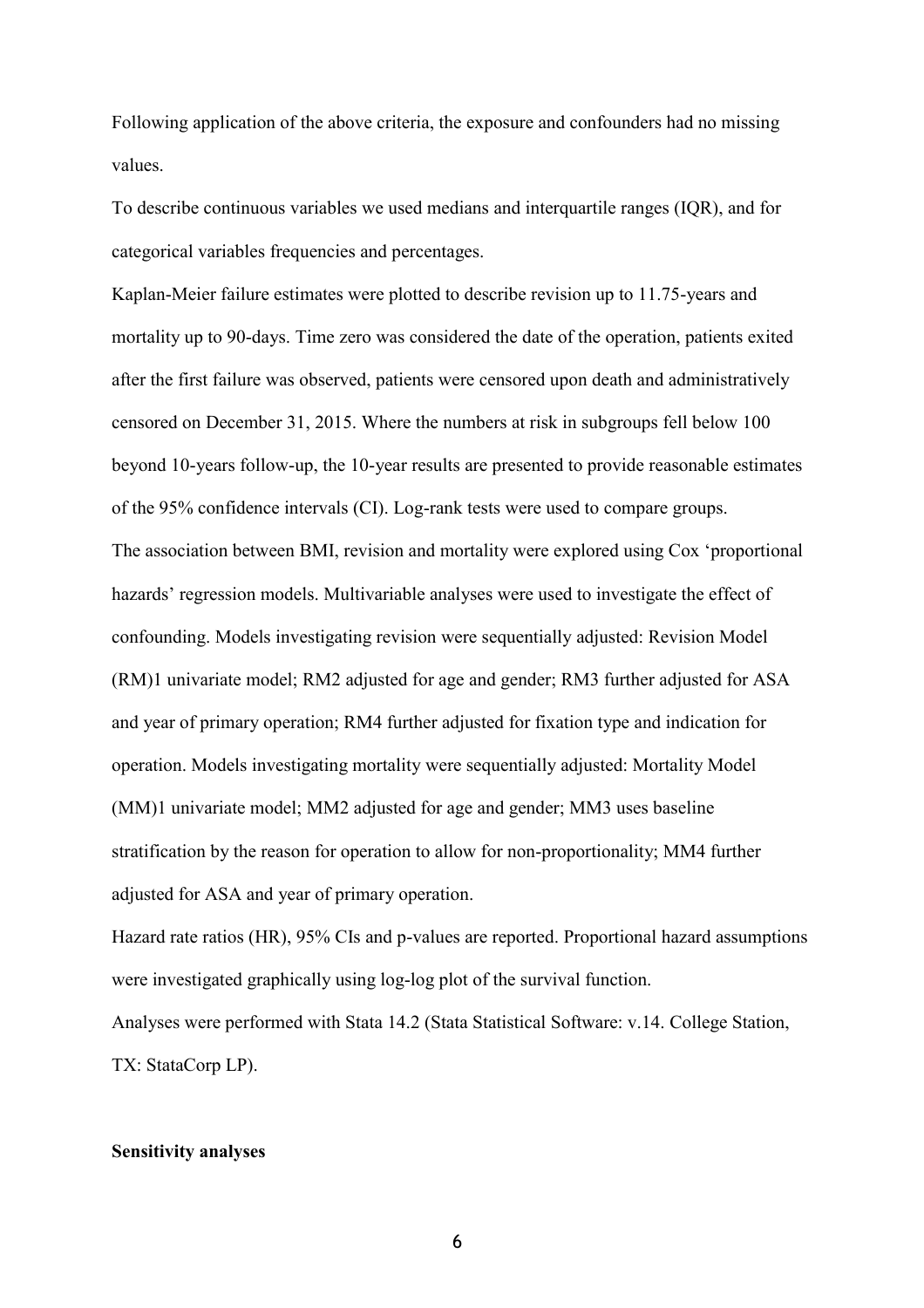Two models were fitted to investigate the interaction between BMI and age in revision (RM5) and mortality (MM5). Likelihood ratio tests were used to detect significance. All analyses were repeated using a competing risk framework, the cumulative incidence function instead of 1-KM, and a Fine-Gray model instead of Cox models. In addition, cubic splines models were fitted and compared with the Cox models.

# **Missing Data**

We compared demographic characteristics of procedures of complete and incomplete BMI to investigate the potential for systematic biases, and restricted analyses to data collected after 2007 where BMIs were more complete.

# **Source of Funding**

**\*\*\* Blinded by JBJS \*\*\***

## **Results**

From April 1, 2003 to December 31, 2015, 796,636 primary hip replacements were recorded<sup>2</sup>. Following the exclusion criteria, 415,598 and 413,741 procedures were available to investigate revision and 90-day mortality respectively (figure 1), with a maximum follow up of 11.75 years. Each cohort accounted for approximately 58% of the total number of operations (table 1); cases with BMI available are representative of the whole cohort, the only disparity being in the year of primary, which is accounted for in our modelling.

Descriptive statistics were extracted using the revision dataset (n=415,598). 59% of THRs were performed in females. Males were slightly younger than females (table 2). 62% of patients receiving THA were non-obese (BMI $\leq$ 30 kg/m<sup>2</sup>), and the majority of obese patients  $(BMI \geq 30 \text{ kg/m}^2)$  were class I. Females were more prevalent in every BMI category (table 3). Low ASA grades were more frequent in underweight, normal and overweight patients, while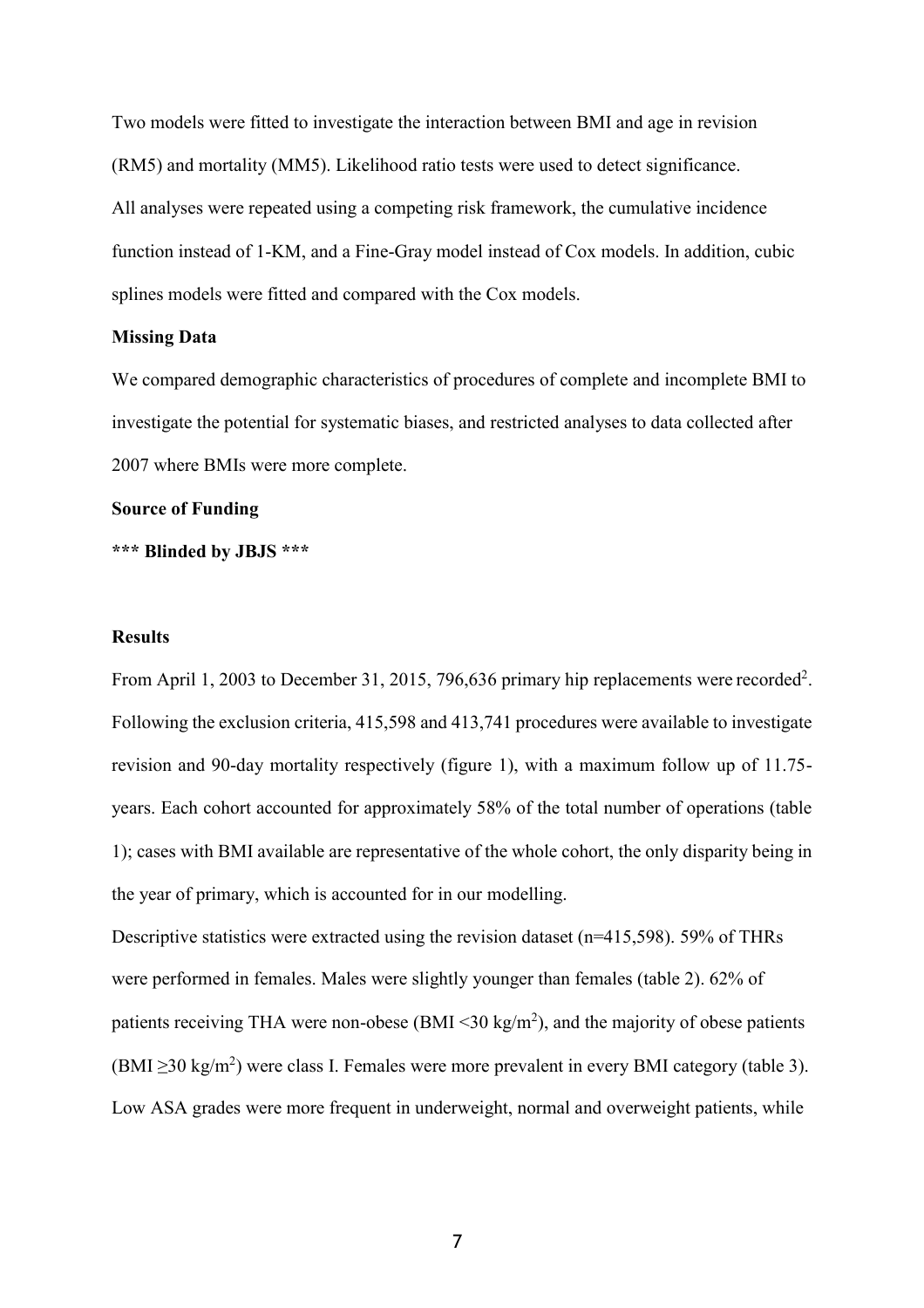higher ASA grades were similar. The type of hip replacement did not vary depending on the BMI.

Figure 2 illustrates the cumulative probability of revision surgery. Increasing levels of obesity were associated with an increased probability of revision (table 4). Patients classified as obese class III had a 6.7% (95%CI:5.5,8.2) probability of revision at 10 years after THR compared to 3.3% (95%CI:2.2,4.9) for underweight patients (figure 3).

Figure 4 illustrates the probability of 90-day mortality; a log-rank test indicated a significant difference between BMI categories, p<0.0001. 90-day mortality was very low for patients in all groups (table 5). Underweight patients had a substantially higher probability of 90-day mortality (1.2% 95%CI:0.9,1.6) compared to other groups (figure 5).

Table 6 presents the Cox 'proportional hazards' regression analysis for revision. RM4 shows that obese class I, II and III patients are 14%, 30% and 43% respectively more likely to undergo revision than normal BMI patients (table 6). No significant difference was found between the hazard ratios of the other BMI classes, while there was a trend showing that underweight patients were 16% less likely, and overweight patients no more likely, to undergo revision than normal BMI patients (table 6).

Table 7 presents the association between BMI and mortality. MM1 to 4 indicate strong evidence that underweight patients have higher and overweight or obese class I have lower 90-day mortality rates, compared to normal BMI patients. MM4 shows that the mortality rate of underweight patients is 109% greater than normal BMI patients. Patients classified as either overweight or obese class I are approximately 30% less likely to die within 90-days of surgery, while obese classes II and III are 21% and 27% respectively less likely to die compared with a normal BMI (table 7). Proportional hazards assumptions were satisfied for all the models.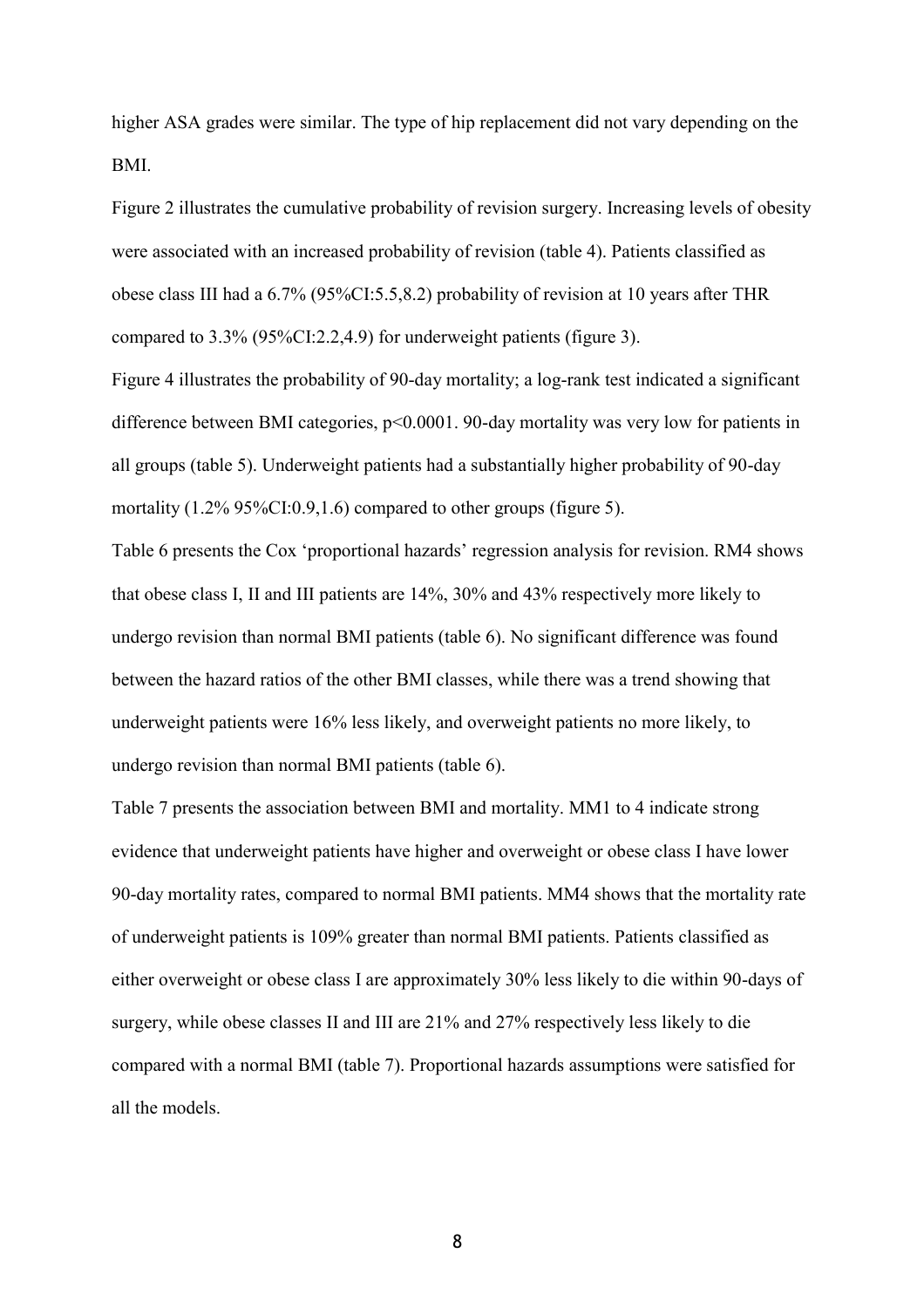A greater proportion of underweight patients were revised for periprosthetic fracture and adverse soft tissue reaction to particulate debris than patients in higher BMI classes. Obese class III patients were more likely to be revised for infection (table 8). None of these effect sizes is large enough to account for the overall patterns observed.

#### **Sensitivity analyses**

Likelihood ratio tests demonstrated that there was no interaction between BMI and age for either revision or mortality. Analyses performed using a competing risks framework did not alter the interpretation of any of the analyses reported (table 9, figure 6). Also, cubic spline models suggested the same outcomes (figures 7-8). Exclusion of operations before 2007 gave the same results as the main analysis (appendix tables 1-4).

# **Discussion**

Our results demonstrate that long-term revision rates following primary THR are similar for normal and overweight individuals, but they are higher for obese class I, II and III ( $BMI \geq 30$  $\text{kg/m}^2$ ) patients. Despite this, the revision rates of obese class III patients remain acceptable by contemporary standards, exceeding the level required for a 10A rating by the Orthopaedic Data Evaluation Panel in the  $UK^{29}$ . The lowest revision rates were observed in the underweight group but the numbers were small, and may be a chance observation. We observed a higher risk of 90-day mortality in underweight patients with rates twice as high as normal BMI patients. The rates in overweight and obese class I and II patients were significantly lower than normal BMI individuals. Lower mortality rates were observed in obese class III, but again the numbers were small.

There is little research of the influence of BMI on the long-term revision risk following primary THR. Previous studies have used small cohorts and grouped BMI rather than using the WHO classification<sup>10-16</sup>. Analyses have been restricted to particular implants<sup>11,14</sup>,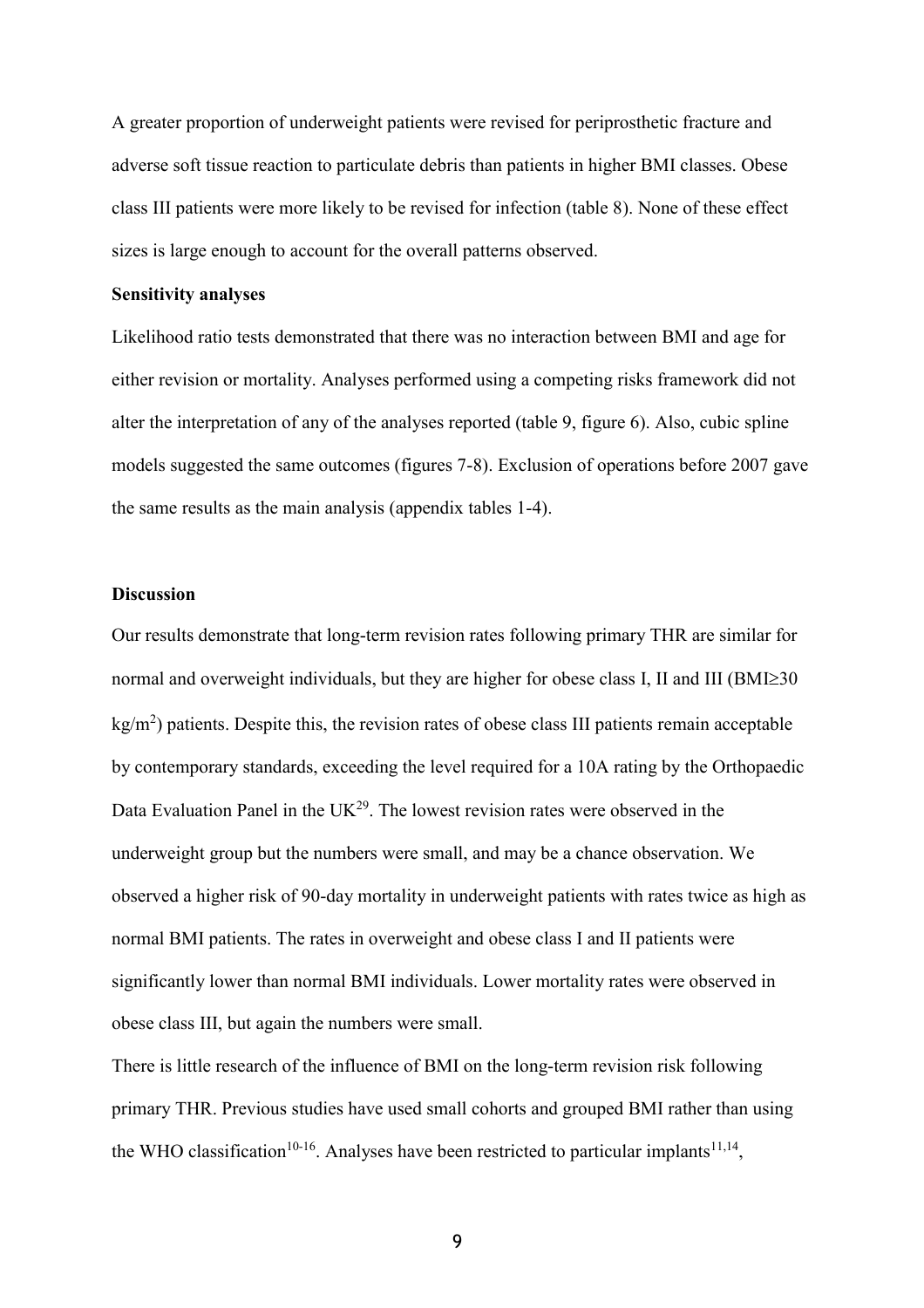considered BMI as a continuous variable<sup>10</sup> or only offered short-term follow-up<sup>10-12,16</sup>. Contrary to our findings, a number of studies have found no association between BMI and revision<sup>14,15</sup>. These include a single-centre study of 3,290 patients showing no association between obesity and revision risk at a minimum follow-up of 2-years<sup>16</sup>; the only association seen was between morbid obesity and the risk of infection. Although we observed a higher proportion of obese class III patients revised for infection, this difference was not sufficient to account for the overall patterns observed. A regional registry study of 27,571 THRs found no difference in revision rates according to BMI, but did show a weight of greater than 80 kilograms was predictive of revision<sup>13</sup>. This finding, limited to men for one indication for revision, is of limited generalisability. In a larger study of 63,132 THRs, a 66% higher rate of revision in morbidly obese compared to those with normal weight was observed, higher than the difference observed in our study<sup>10</sup>. A previous study based on a cohort of 5,357 patients in the NJR at a maximum follow-up of 2-years found higher revision rates in the different categories of overweight and obese patients but none of these findings were significant<sup>12</sup>. In a larger NJR analysis of 17,166 patients receiving one type of THR for whom BMI data were available, a higher rate of revision was observed when patients with a BMI of  $>$ 30 kg/m<sup>2</sup> were compared to patients with a lower  $BMI<sup>11</sup>$ .

Our group has previously observed a protective effect of being overweight when the risk of mortality following primary THR is considered<sup>4</sup>. In the current study, we observed a significantly lower risk of mortality in overweight and obese class I and II patients but no significant difference between obese class III patients and those with normal BMI. The highest rates of mortality were observed in the underweight group. This protective effect of increasing BMI was also seen in a single centre study of 756 primary THRs, although nonstandard groupings were used and the findings were not significant<sup>23</sup>. Data from the Danish registries demonstrated significantly higher mortality in underweight and normal BMI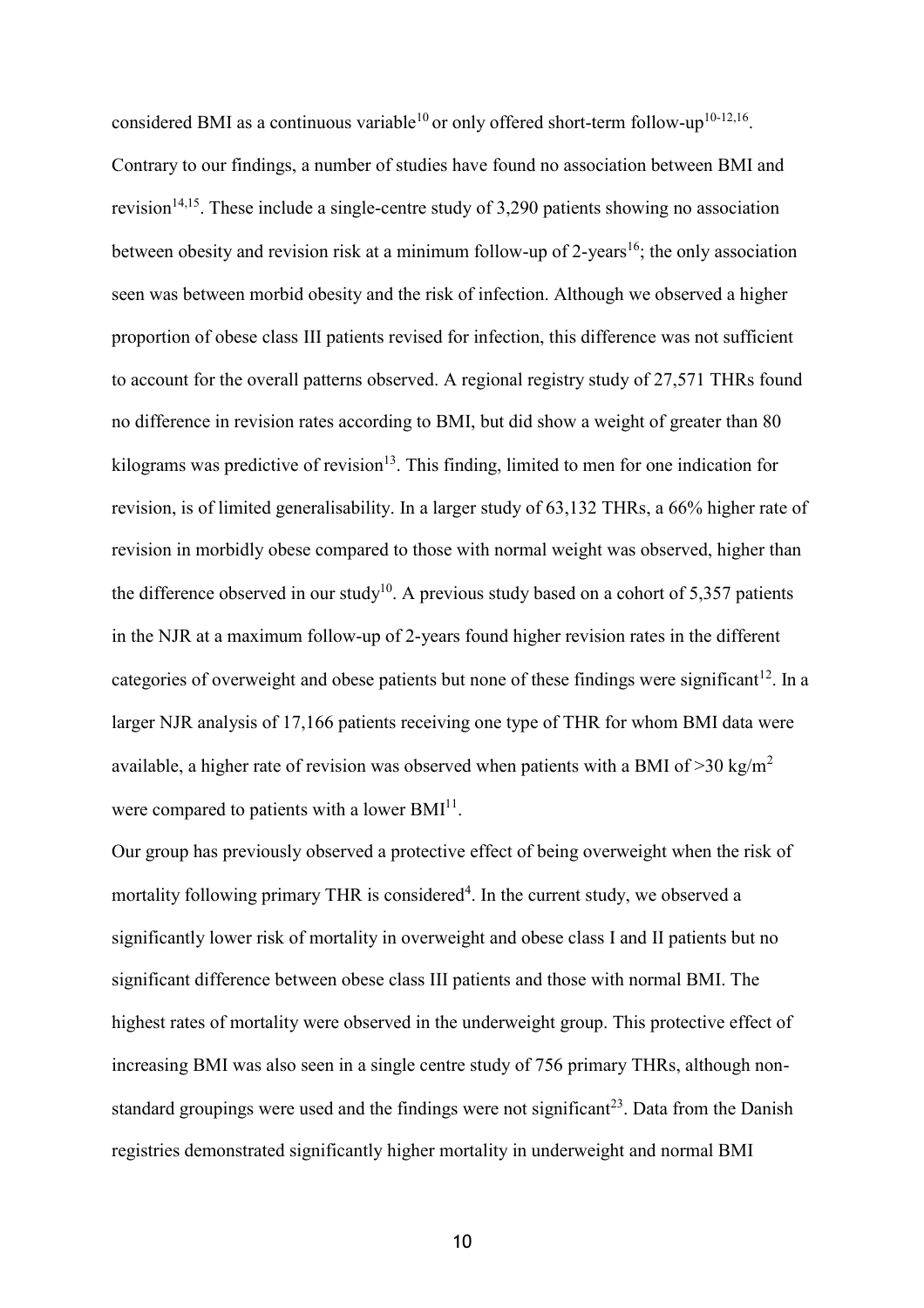patients compared to overweight patients and suggested a BMI of  $27-28 \text{ kg/m}^2$  was associated with the lowest risk of mortality<sup>22</sup>. In contrast with these findings and our own study, analysis of USA registers and a single center study of 1,744 patients in the UK observed no significant association between BMI and the risk of mortality  $17-21$ . The "obesity paradox", whereby being overweight or obese offers a protective effect against adverse outcomes or mortality, has been observed in cardiac<sup>30,31</sup>, oncology<sup>32</sup> and surgical fields<sup>33</sup>. There is a risk of bias when considering the influence of BMI on outcomes such as mortality, the risk of collider bias through mediators such as diabetes does not explain the observation, and alternative causative explanations require further investigation<sup>34</sup>. Although those that are underweight may have comorbidities or other illnesses to explain their low BMI, the population considered is screened for fitness to undergo surgery, the "healthy patient selection effect", and therefore we do not believe illness in the underweight group explains the higher mortality, particularly as our models adjust for ASA grade. Smoking is a potential confounding factor that has been identified in patients with cardiovascular disease that may at least partially explain the observed mortality patterns and requires further investigation<sup>35</sup>.

The current study has significant strengths. 1) This is the largest cohort we are aware of with complete BMI data analysed to date. 2) Patients were not restricted by demographic or prosthesis, for example, all patients that had a resurfacing hip replacement were included as they could have conceivably received a THR. 3) Follow up time for revision was substantially longer than currently reported, and is informative for obese patients with respect to the longevity of THR. 4) Consistent with our previous work, mortality was restricted to 90 days following surgery, at which point the risk returns to baseline<sup>4</sup>.

The study does have limitations. The outcomes are limited to revision and mortality. These are commonly used criteria when assessing the outcome following THR but other outcomes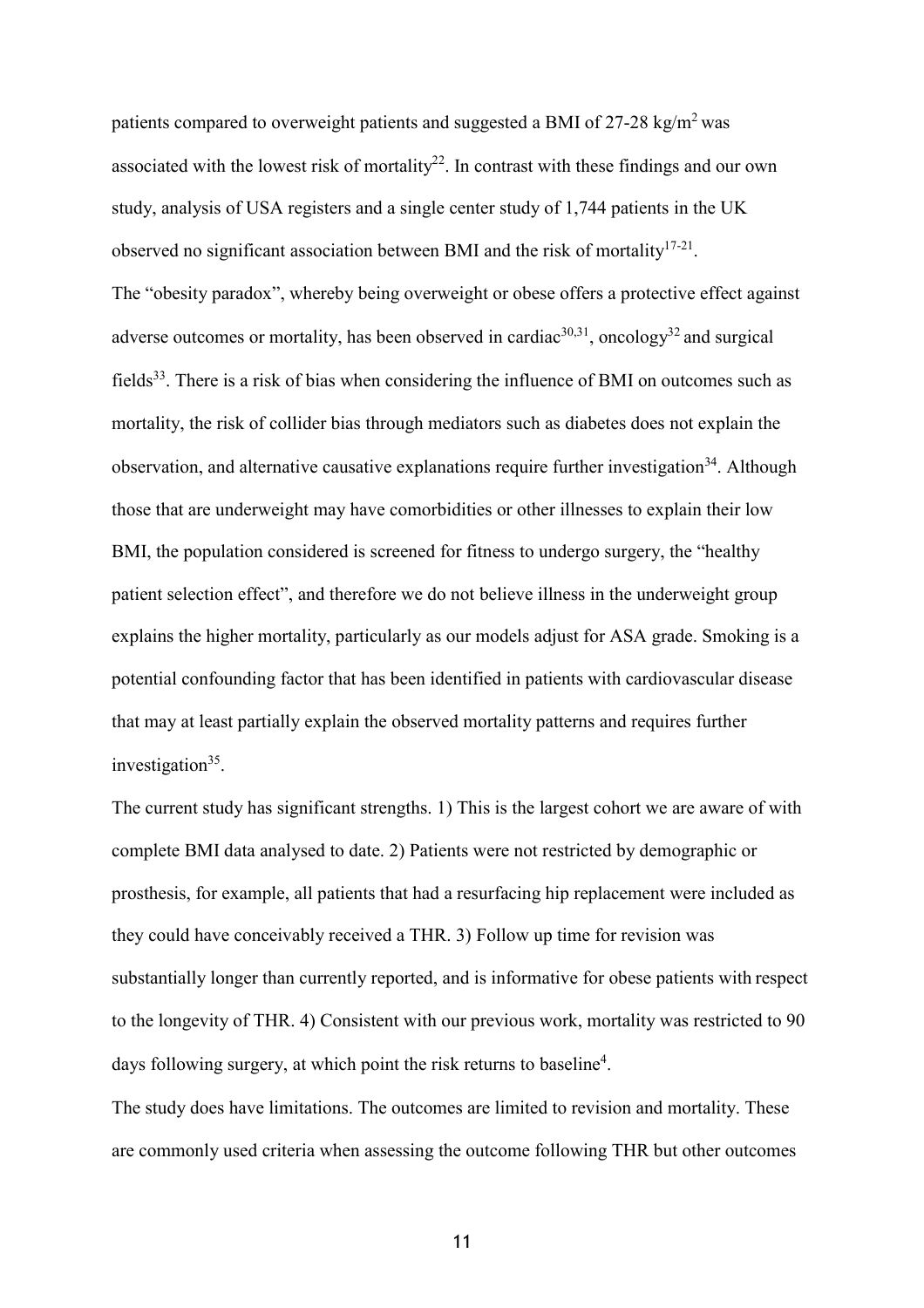such as pain<sup>36</sup> and function measured by PROMS, or adverse events<sup>37</sup> may be important. We did not adjust for co-morbidities, for example coronary heart disease or diabetes, due to lack of available data. However, the risk of inducing bias, as co-morbidities may lie on the causal pathway between BMI and the outcome of interest, by such a strategy mitigates this limitation<sup>38</sup>. BMI is measured on a single occasion prior to surgery, we were therefore not able to investigate effect of BMI trajectories on revision. Due to the relatively short mortality window (90 days), we do not believe BMI is likely to change appreciably in this short interval. BMI completeness prior to 2007 is poor and patients with BMI in excess of 60  $kg/m<sup>2</sup>$  were excluded. However, we assume the reason for missingness is unrelated to the outcomes of interest, and under the Missing At Random statistical assumption<sup>39</sup>, therefore unbiased results will be obtained. Sensitivity analyses restricting data to post 2007 illustrates results are unchanged. Our analysis is based on observational data and attributing causation is difficult.

We have analysed data from a large and generalisable prospective national cohort and demonstrated that the current trend towards the restriction of access to THR on the basis of BMI is not justified when the outcomes of revision and mortality are considered. Whilst surgeons, patients and other stakeholders need to be aware of the individual risk profiles associated with BMI and interventions such as THR, in order to make fully informed decisions, we have shown that the revision and mortality rates are acceptable by contemporary standards. We found no evidence to suggest that access to THR should be restricted on the basis of BMI for patients with a BMI between 10 and 60 kg/m<sup>2</sup>.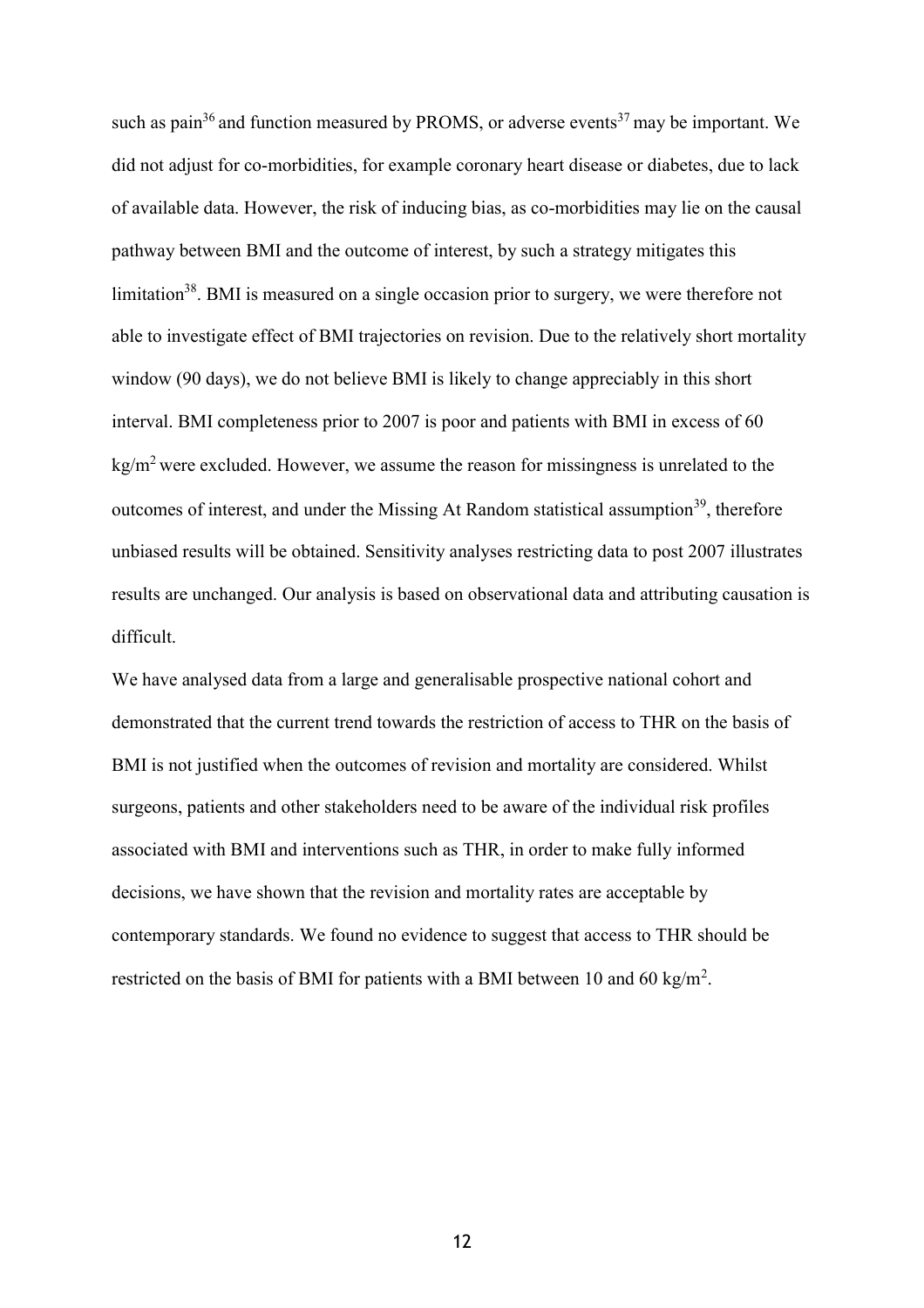#### **References**

- 1. Wylde V, Blom AW. Assessment of outcomes after hip arthroplasty. *Hip Int*. 2009;19(1):1-7.
- 2. NJR Steering Committee. *National Joint Registry for England, Wales, Northern Ireland and the Isle of Man: 13th Annual Report*. Hemel Hempstead; 2016:1-182.
- 3. Kandala N-B, Connock M, Pulikottil-Jacob R, et al. Setting benchmark revision rates for total hip replacement: analysis of registry evidence. *BMJ*. 2015;350:h756-h756. doi:10.1136/bmj.h756.
- 4. Hunt LP, Ben-Shlomo Y, Clark EM, et al. 90-day mortality after 409,096 total hip replacements for osteoarthritis, from the National Joint Registry for England and Wales: a retrospective analysis. *Lancet*. 2013;382(9898):1097-1104. doi:10.1016/S0140-6736(13)61749-3.
- 5. Mokdad AH, Serdula MK, Dietz WH, Bowman BA, Marks JS, Koplan JP. The spread of the obesity epidemic in the United States, 1991-1998. *JAMA*. 1999;282(16):1519- 1522.
- 6. Overweight & Obesity Statistics. National Institute of Diabetes and Digestive and Kidney Diseases. ht[tps://www.niddk.nih.gov/health-information/health](http://www.niddk.nih.gov/health-information/health-)statistics/overweight-obesity. Published August 1, 2017. Accessed January 24, 2018.
- 7. NatCen Social Research. *Health Survey for England 2015*. London: NHS Digital; 2016. [http://content.digital.nhs.uk/searchcatalogue?productid=23711.](http://content.digital.nhs.uk/searchcatalogue?productid=23711)
- 8. Lievense AM, Bierma-Zeinstra SMA, Verhagen AP, van Baar ME, Verhaar JAN, Koes BW. Influence of obesity on the development of osteoarthritis of the hip: a systematic review. *Rheumatology*. 2002;41(10):1155-1162.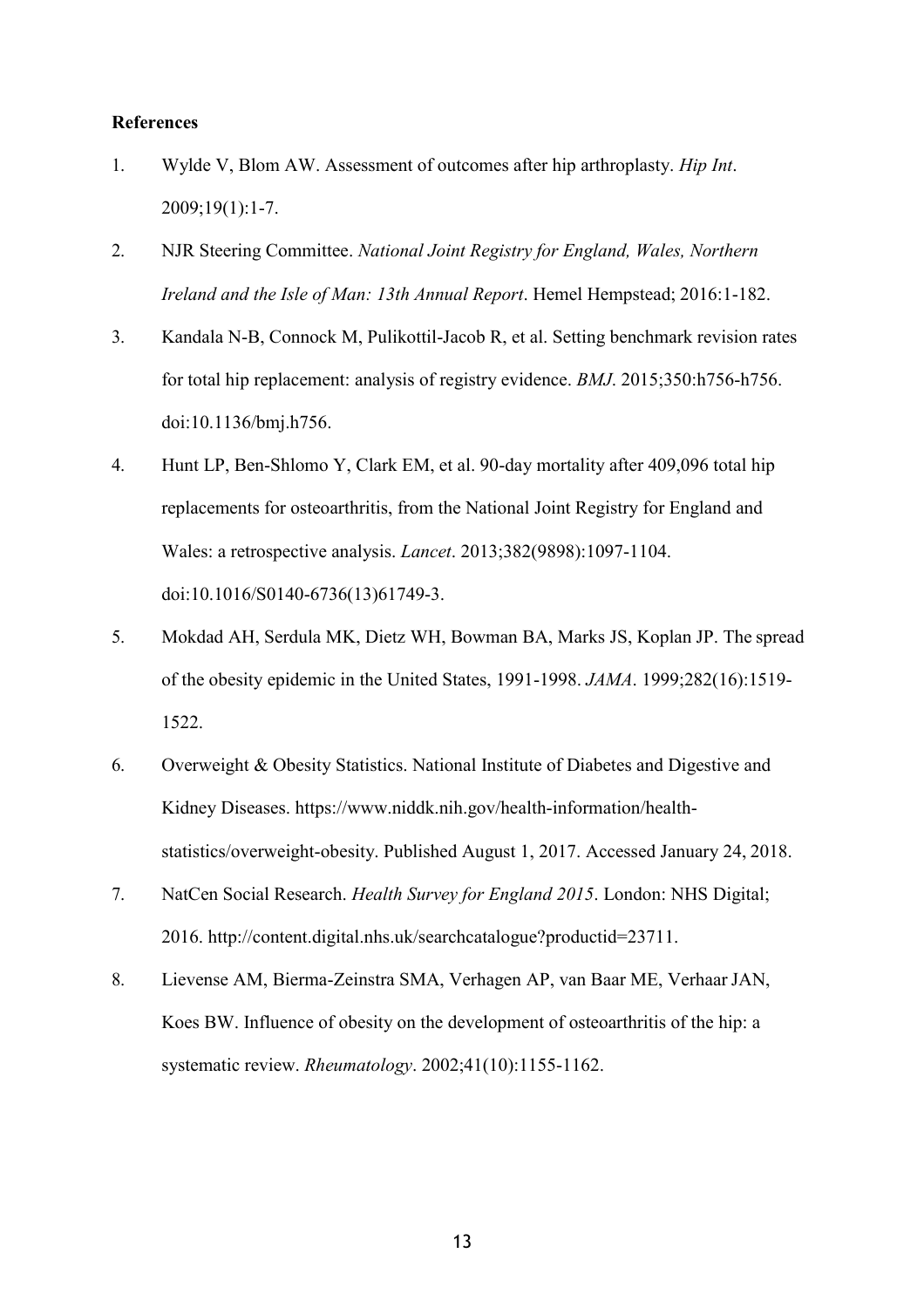- 9. Singh JA, Lewallen DG. Increasing obesity and comorbidity in patients undergoing primary total hip arthroplasty in the U.S.: a 13-year study of time trends. *BMC Musculoskelet Disord*. 2014;15(1):441.
- 10. Culliford D, Maskell J, Judge A, Arden NK, COASt Study Group. A population-based survival analysis describing the association of body mass index on time to revision for total hip and knee replacements: results from the UK general practice research database. *BMJ Open*. 2013;3(11):e003614. doi:10.1136/bmjopen-2013-003614.
- 11. Jameson SS, Baker PN, Mason J, et al. Independent predictors of failure up to 7.5 years after 35 386 single-brand cementless total hip replacements: A retrospective cohort study using National Joint Registry data. *Bone Joint J*. 2013;95-B(6):747-757. doi:10.1302/0301-620X.95B6.31378.
- 12. Murgatroyd SE, Frampton CMA, Wright MS. The effect of body mass index on outcome in total hip arthroplasty: early analysis from the New Zealand Joint Registry. *J Arthroplasty*. 2014;29(10):1884-1888. doi:10.1016/j.arth.2014.05.024.
- 13. Traina F, Bordini B, De Fine M, Toni A. Patient weight more than body mass index influences total hip arthroplasty long term survival. *Hip Int*. 2011;21(6):694-699. doi:10.5301/HIP.2011.8879.
- 14. Andrew JG, Palan J, Kurup HV, Gibson P, Murray DW, Beard DJ. Obesity in total hip replacement. *J Bone Joint Surg Br*. 2008;90(4):424-429. doi:10.1302/0301- 620X.90B4.20522.
- 15. Yeung E, Jackson M, Sexton S, Walter W, Zicat B, Walter W. The effect of obesity on the outcome of hip and knee arthroplasty. *Int Orthop*. 2011;35(6):929-934. doi:10.1007/s00264-010-1051-3.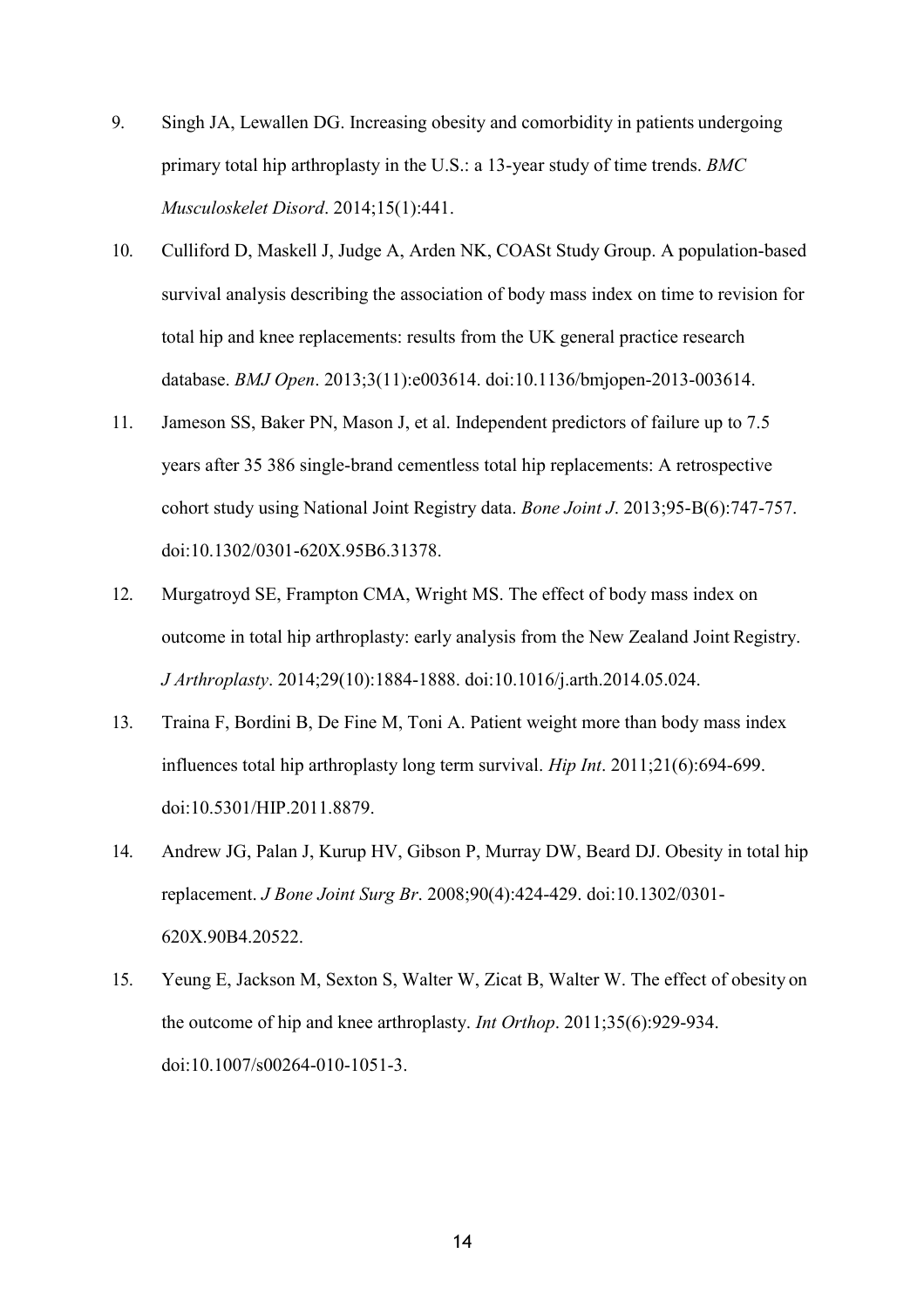- 16. McCalden RW, Charron KD, MacDonald SJ, Bourne RB, Naudie DD. Does morbid obesity affect the outcome of total hip replacement?: An Analysis Of 3290 THRs. *J Bone Joint Surg Br*. 2011;93-B(3):321-325. doi:10.1302/0301-620X.93B3.25876.
- 17. Alvi HM, Mednick RE, Krishnan V, Kwasny MJ, Beal MD, Manning DW. The Effect of BMI on 30 Day Outcomes Following Total Joint Arthroplasty. *J Arthroplasty*. 2015;30(7):1113-1117. doi:10.1016/j.arth.2015.01.049.
- 18. Belmont PJ, Goodman GP, Hamilton W, Waterman BR, Bader JO, Schoenfeld AJ. Morbidity and mortality in the thirty-day period following total hip arthroplasty: risk factors and incidence. *J Arthroplasty*. 2014;29(10):2025-2030. doi:10.1016/j.arth.2014.05.015.
- 19. Bozic KJ, Lau E, Kurtz S, Ong K, Berry DJ. Patient-related risk factors for postoperative mortality and periprosthetic joint infection in medicare patients undergoing TKA. *Clin Orthop Relat Res*. 2012;470(1):130-137. doi:10.1007/s11999- 011-2043-3.
- 20. Meller MM, Toossi N, Gonzalez MH, Son M-S, Lau EC, Johanson N. Surgical Risks and Costs of Care are Greater in Patients Who Are Super Obese and Undergoing THA. *Clin Orthop Relat Res*. 2016;474(11):2472-2481. doi:10.1007/s11999-016-5039-1.
- 21. Gaston MS, Amin AK, Clayton RAE, Brenkel IJ. Does a history of cardiac disease or hypertension increase mortality following primary elective total hip arthroplasty? *Surgeon*. 2007;5(5):260-265. doi:10.1016/S1479-666X(07)80021-7.
- 22. Thornqvist C, Gislason GH, Køber L, Jensen PF, Torp-Pedersen C, Andersson C. Body mass index and risk of perioperative cardiovascular adverse events and mortality in 34,744 Danish patients undergoing hip or knee replacement. *Acta Orthop*. 2014;85(5):456-462. doi:10.3109/17453674.2014.934184.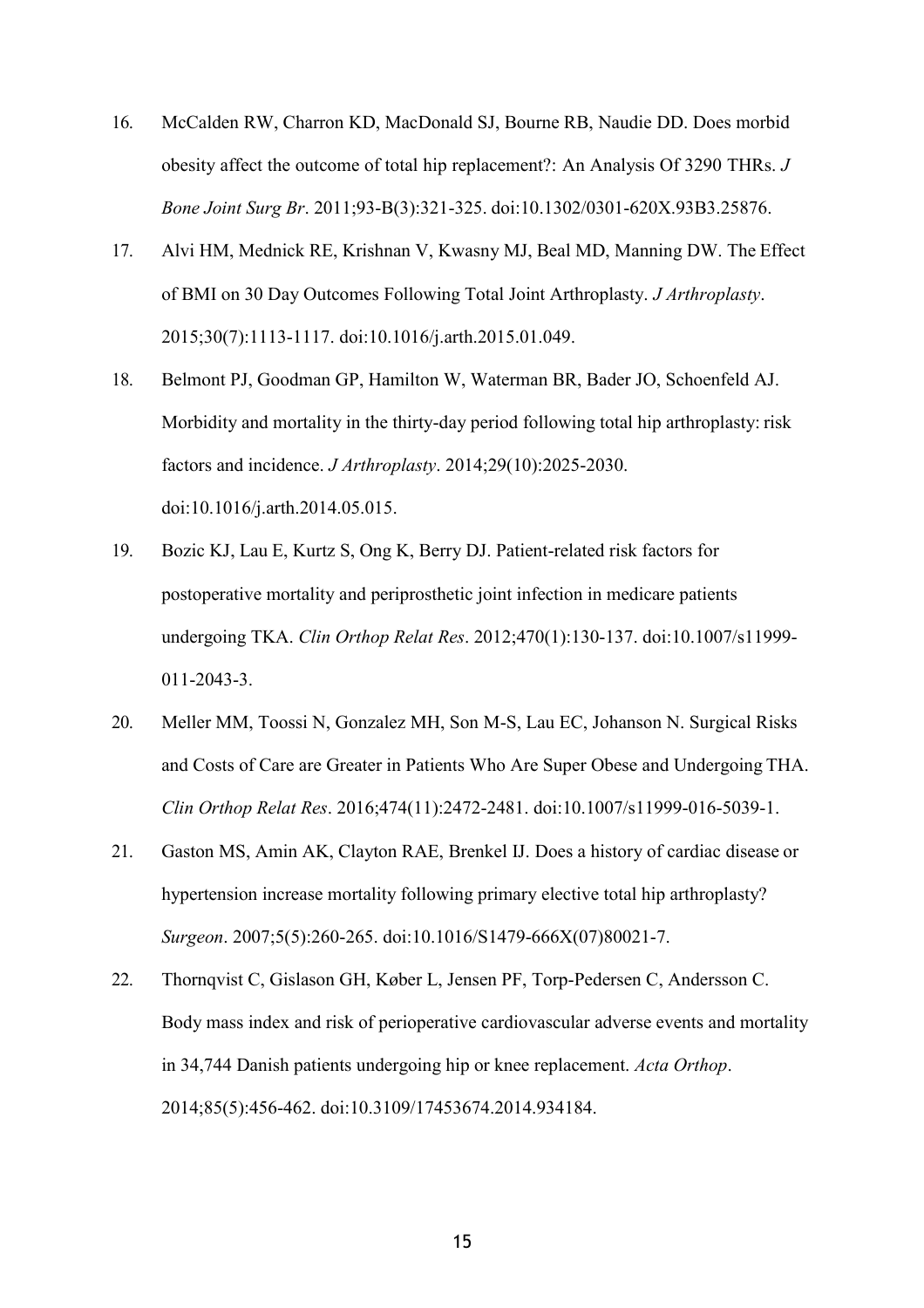- 23. Jämsen E, Puolakka T, Eskelinen A, et al. Predictors of mortality following primary hip and knee replacement in the aged. A single-center analysis of 1,998 primary hip and knee replacements for primary osteoarthritis. *Acta Orthop*. 2013;84(1):44-53. doi:10.3109/17453674.2012.752691.
- 24. Kmietowicz Z. Commissioners defend policies on surgery referrals amid accusations of rationing. *BMJ*. 2014;349:g4644-g4644. doi:10.1136/bmj.g4644.
- 25. Coombes R. Rationing of joint replacements raises fears of further cuts. *BMJ*. 2005;331(7528):1290-1290. doi:10.1136/bmj.331.7528.1290.
- 26. Cuts planned to Worcestershire hip and knee operations. [http://www.bbc.co.uk/news/uk-england-hereford-worcester-38770046.](http://www.bbc.co.uk/news/uk-england-hereford-worcester-38770046) Published January 27, 2017. Accessed March 12, 2017.
- 27. Workgroup of the American Association of Hip and Knee Surgeons Evidence Based Committee. Obesity and total joint arthroplasty: a literature based review. *J Arthroplasty*. 2013;28(5):714-721. doi:10.1016/j.arth.2013.02.011.
- 28. British Orthopaedic Association. *Primary Total Hip Replacement: a Guide to Good Practice*. 3rd ed. London: British Orthopaedic Association; 2012:1-38.
- 29. Orthopaedic Data Evaluation Panel. Orthopaedic Data Evaluation Panel: How do ODEP ratings work? ODE[P. http://www.odep.org.uk/ODEPExplained.aspx.](http://www.odep.org.uk/ODEPExplained.aspx) Published 2018. Accessed April 17, 2018.
- 30. Hamer M, Stamatakis E. Overweight and obese cardiac patients have better prognosis despite reporting worse perceived health and more conventional risk factors. *Prev Med*. 2013;57(1):12-16. doi:10.1016/j.ypmed.2013.02.012.
- 31. Mariscalco G, Wozniak MJ, Dawson AG, et al. Body Mass Index and Mortality Among Adults Undergoing Cardiac Surgery: A Nationwide Study With a Systematic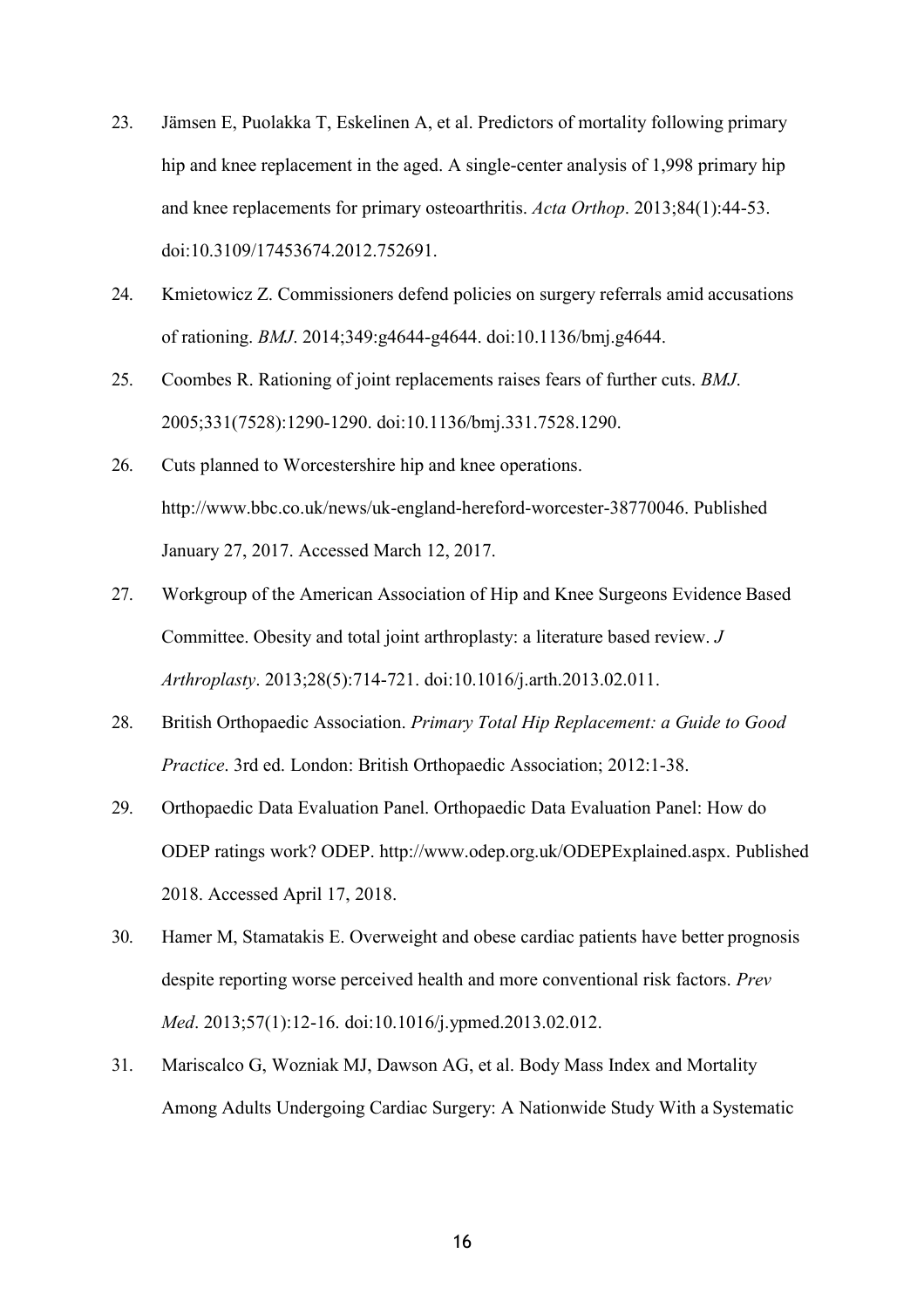Review and Meta-Analysis. *Circulation*. 2017;135(9):850-863. doi:10.1161/CIRCULATIONAHA.116.022840.

- 32. Lennon H, Sperrin M, Badrick E, Renehan AG. The Obesity Paradox in Cancer: a Review. *Curr Oncol Rep*. 2016;18(9):56. doi:10.1007/s11912-016-0539-4.
- 33. Benjamin ER, Dilektasli E, Haltmeier T, Beale E, Inaba K, Demetriades D. The effects of body mass index on complications and mortality after emergency abdominal operations: The obesity paradox. *Am J Surg*. 2017;214(5):899-903. doi:10.1016/j.amjsurg.2017.01.023.
- 34. Sperrin M, Candlish J, Badrick E, Renehan A, Buchan I. Collider Bias Is Only a Partial Explanation for the Obesity Paradox. *Epidemiology*. 2016;27(4):525-530. doi:10.1097/EDE.0000000000000493.
- 35. Stokes A, Preston SH. Smoking and reverse causation create an obesity paradox in cardiovascular disease. *Obesity*. 2015;23(12):2485-2490. doi:10.1002/oby.21239.
- 36. Beswick AD, Wylde V, Gooberman-Hill R, Blom A, Dieppe P. What proportion of patients report long-term pain after total hip or knee replacement for osteoarthritis? A systematic review of prospective studies in unselected patients. *BMJ Open*. 2012;2(1):e000435-e000435. doi:10.1136/bmjopen-2011-000435.
- 37. Rozell JC, Courtney PM, Dattilo JR, Wu CH, Lee G-C. Late Complications Following Elective Primary Total Hip and Knee Arthroplasty: Who, When, and How? *J Arthroplasty*. 2017;32(3):719-723. doi:10.1016/j.arth.2016.08.037.
- 38. Hernán MA, Hernández-Díaz S, Werler MM, Mitchell AA. Causal knowledge as a prerequisite for confounding evaluation: an application to birth defects epidemiology. *Am J Epidemiol*. 2002;155(2):176-184.
- 39. Schafer JL, Graham JW. Missing data: our view of the state of the art. *Psychol Methods*. 2002;7(2):147-177.